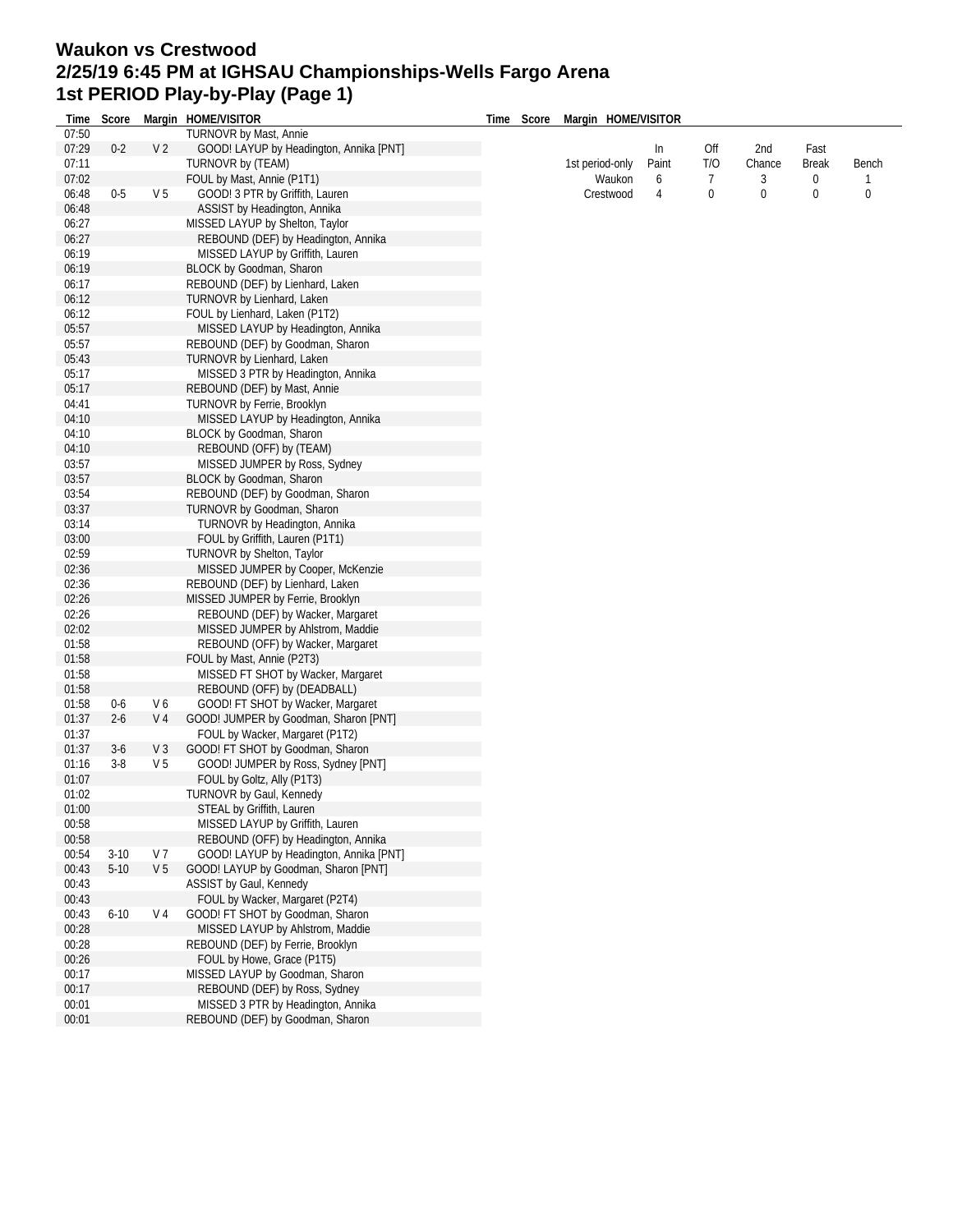## **Waukon vs Crestwood 2/25/19 6:45 PM at IGHSAU Championships-Wells Fargo Arena 2nd PERIOD Play-by-Play (Page 1)**

| Time  | Score       |                | Margin HOME/VISITOR                     | Time | Score | Margin HOME/VISITOR |       |                |             |              |             |
|-------|-------------|----------------|-----------------------------------------|------|-------|---------------------|-------|----------------|-------------|--------------|-------------|
| 07:47 |             |                | MISSED JUMPER by Shelton, Taylor        |      |       |                     |       |                |             |              |             |
| 07:47 |             |                | REBOUND (DEF) by (TEAM)                 |      |       |                     | In    | Off            | 2nd         | Fast         |             |
| 07:14 | $6 - 12$    | V6             | GOOD! JUMPER by Ross, Sydney            |      |       | 2nd period-only     | Paint | T/O            | Chance      | <b>Break</b> | Bench       |
| 07:10 |             |                | ASSIST by Headington, Annika            |      |       | Waukon              | 4     | $\bf 0$        | $\pmb{0}$   | $\bf{0}$     | 0           |
| 06:47 |             |                | FOUL by Cota, Aubree (P1T6)             |      |       | Crestwood           | 6     | $\overline{2}$ | $\mathbf 0$ | $\mathbf{0}$ | $\mathbf 0$ |
| 06:47 |             |                | TIMEOUT 30sec                           |      |       |                     |       |                |             |              |             |
| 06:31 |             |                | TURNOVR by Gaul, Kennedy                |      |       |                     |       |                |             |              |             |
| 06:31 |             |                | STEAL by Ahlstrom, Maddie               |      |       |                     |       |                |             |              |             |
| 06:16 |             |                | MISSED 3 PTR by Ross, Sydney            |      |       |                     |       |                |             |              |             |
| 06:16 |             |                | REBOUND (OFF) by (TEAM)                 |      |       |                     |       |                |             |              |             |
| 06:08 |             |                | MISSED JUMPER by Griffith, Lauren       |      |       |                     |       |                |             |              |             |
| 06:08 |             |                | REBOUND (DEF) by Ferrie, Brooklyn       |      |       |                     |       |                |             |              |             |
| 05:43 |             |                | FOUL by Goltz, Ally (P2T7)              |      |       |                     |       |                |             |              |             |
| 05:43 | $7-12$      | V <sub>5</sub> | GOOD! FT SHOT by Shelton, Taylor        |      |       |                     |       |                |             |              |             |
| 05:43 | $8-12$      | V <sub>4</sub> | GOOD! FT SHOT by Shelton, Taylor        |      |       |                     |       |                |             |              |             |
| 05:35 | $8 - 14$    | V <sub>6</sub> | GOOD! LAYUP by Headington, Annika [PNT] |      |       |                     |       |                |             |              |             |
| 05:06 | $10 - 14$   | V <sub>4</sub> | GOOD! LAYUP by Goodman, Sharon [PNT]    |      |       |                     |       |                |             |              |             |
| 05:06 |             |                | <b>ASSIST by Mast, Annie</b>            |      |       |                     |       |                |             |              |             |
| 04:49 |             |                |                                         |      |       |                     |       |                |             |              |             |
| 04:49 |             |                | MISSED 3 PTR by Headington, Annika      |      |       |                     |       |                |             |              |             |
|       |             |                | REBOUND (OFF) by Cota, Aubree           |      |       |                     |       |                |             |              |             |
| 04:44 |             |                | MISSED JUMPER by Griffith, Lauren       |      |       |                     |       |                |             |              |             |
| 04:42 |             |                | REBOUND (DEF) by (TEAM)                 |      |       |                     |       |                |             |              |             |
| 04:41 |             |                | TIMEOUT 30sec                           |      |       |                     |       |                |             |              |             |
| 04:19 |             |                | MISSED 3 PTR by Shelton, Taylor         |      |       |                     |       |                |             |              |             |
| 04:19 |             |                | REBOUND (DEF) by (TEAM)                 |      |       |                     |       |                |             |              |             |
| 03:45 |             |                | <b>TURNOVR by Ahlstrom, Maddie</b>      |      |       |                     |       |                |             |              |             |
| 03:44 |             |                | STEAL by Goodman, Sharon                |      |       |                     |       |                |             |              |             |
|       | 03:22 12-14 | V <sub>2</sub> | GOOD! LAYUP by Goodman, Sharon [PNT]    |      |       |                     |       |                |             |              |             |
| 03:22 |             |                | ASSIST by Shelton, Taylor               |      |       |                     |       |                |             |              |             |
| 02:57 |             |                | FOUL by Ferrie, Brooklyn (P1T4)         |      |       |                     |       |                |             |              |             |
| 02:55 |             |                | MISSED JUMPER by Griffith, Lauren       |      |       |                     |       |                |             |              |             |
| 02:55 |             |                | REBOUND (OFF) by Headington, Annika     |      |       |                     |       |                |             |              |             |
| 02:51 |             |                | MISSED LAYUP by Headington, Annika      |      |       |                     |       |                |             |              |             |
| 02:51 |             |                | REBOUND (DEF) by (TEAM)                 |      |       |                     |       |                |             |              |             |
| 02:34 | 14-14       | T <sub>1</sub> | GOOD! JUMPER by Shelton, Taylor [PNT]   |      |       |                     |       |                |             |              |             |
| 02:20 | 14-16       | V <sub>2</sub> | GOOD! LAYUP by Griffith, Lauren [PNT]   |      |       |                     |       |                |             |              |             |
| 02:20 |             |                | FOUL by Ferrie, Brooklyn (P2T5)         |      |       |                     |       |                |             |              |             |
| 02:20 | 14-17       | V <sub>3</sub> | GOOD! FT SHOT by Griffith, Lauren       |      |       |                     |       |                |             |              |             |
| 01:58 |             |                | TURNOVR by Goodman, Sharon              |      |       |                     |       |                |             |              |             |
| 01:58 |             |                | FOUL by Goodman, Sharon (P1T6)          |      |       |                     |       |                |             |              |             |
| 01:30 |             |                | FOUL by Balk, Samantha (P1T7)           |      |       |                     |       |                |             |              |             |
| 01:30 |             |                | MISSED FT SHOT by Griffith, Lauren      |      |       |                     |       |                |             |              |             |
| 01:30 |             |                | REBOUND (DEF) by Shelton, Taylor        |      |       |                     |       |                |             |              |             |
| 01:18 | $16-17$     | V <sub>1</sub> | GOOD! JUMPER by Shelton, Taylor         |      |       |                     |       |                |             |              |             |
| 01:03 |             |                | MISSED JUMPER by Cota, Aubree           |      |       |                     |       |                |             |              |             |
| 01:03 |             |                | REBOUND (DEF) by Shelton, Taylor        |      |       |                     |       |                |             |              |             |
| 00:58 |             |                | TIMEOUT 30sec                           |      |       |                     |       |                |             |              |             |
| 00:47 | 19-17       | H <sub>2</sub> | GOOD! 3 PTR by Lienhard, Laken          |      |       |                     |       |                |             |              |             |
| 00:47 |             |                | ASSIST by Shelton, Taylor               |      |       |                     |       |                |             |              |             |
| 00:35 | 19-20       | V <sub>1</sub> | GOOD! 3 PTR by Ross, Sydney             |      |       |                     |       |                |             |              |             |
| 00:35 |             |                | ASSIST by Headington, Annika            |      |       |                     |       |                |             |              |             |
| 00:01 |             |                | MISSED JUMPER by Balk, Samantha         |      |       |                     |       |                |             |              |             |
| 00:01 |             |                | REBOUND (DEF) by Cota, Aubree           |      |       |                     |       |                |             |              |             |
|       |             |                |                                         |      |       |                     |       |                |             |              |             |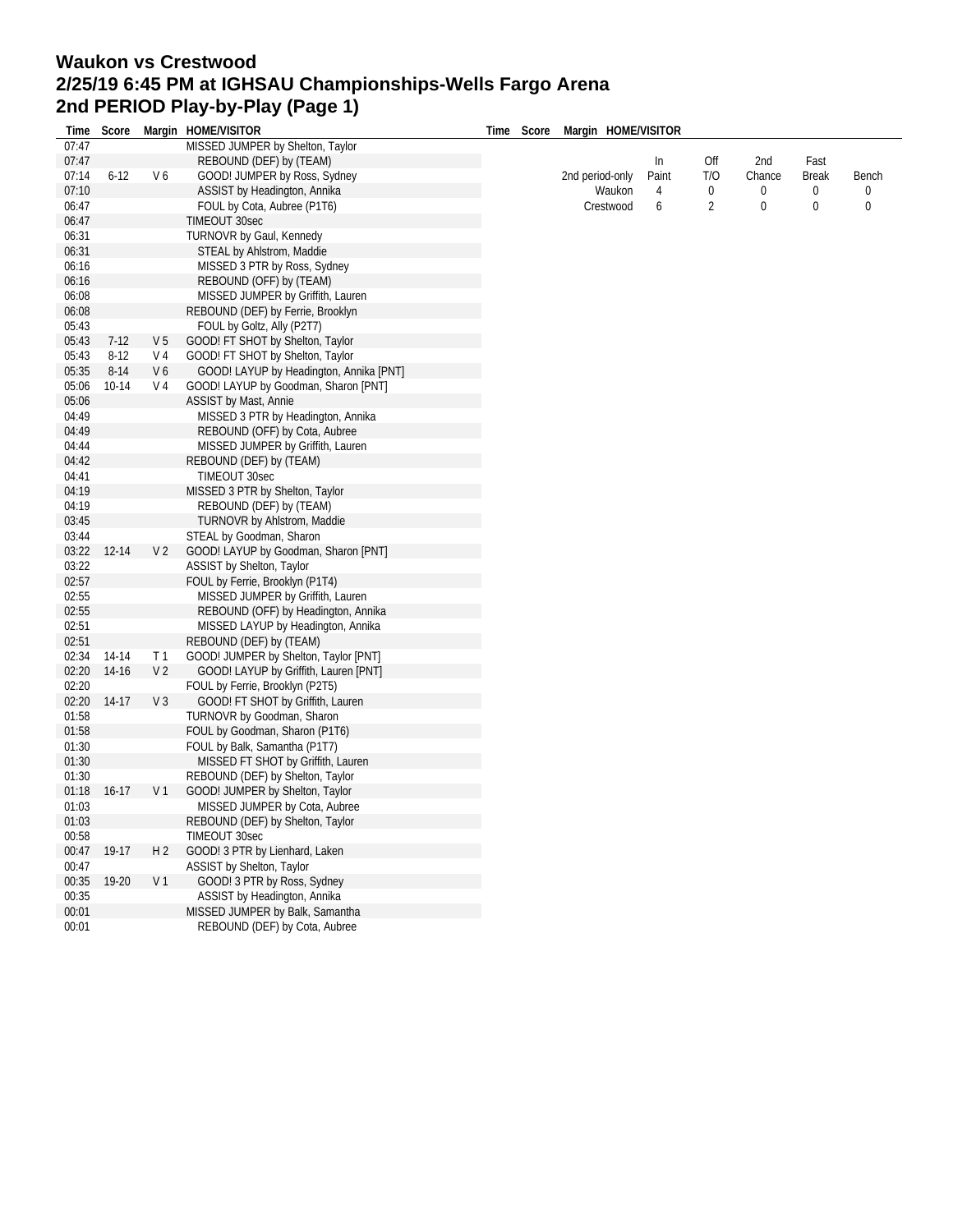## **Waukon vs Crestwood 2/25/19 6:45 PM at IGHSAU Championships-Wells Fargo Arena 3rd PERIOD Play-by-Play (Page 1)**

| Time           | Score     |                | Margin HOME/VISITOR                                           | Time  | Score     |                                                         | Margin HOME/VISITOR                      |               |                                  |                                      |              |       |  |  |  |
|----------------|-----------|----------------|---------------------------------------------------------------|-------|-----------|---------------------------------------------------------|------------------------------------------|---------------|----------------------------------|--------------------------------------|--------------|-------|--|--|--|
| 07:56          |           |                | TURNOVR by Ahlstrom, Maddie                                   | 02:11 |           |                                                         |                                          |               | TURNOVR by Goodman, Sharon       |                                      |              |       |  |  |  |
| 07:45          |           |                | <b>TURNOVR by Mast, Annie</b>                                 | 02:10 |           |                                                         |                                          |               | STEAL by Wacker, Margaret        |                                      |              |       |  |  |  |
| 07:43          |           |                | STEAL by Headington, Annika                                   | 02:03 | 24-28     | V <sub>4</sub>                                          | GOOD! LAYUP by Wacker, Margaret [FB/PNT] |               |                                  |                                      |              |       |  |  |  |
| 07:41          |           |                | FOUL by Mast, Annie (P3T1)                                    | 02:03 |           |                                                         |                                          |               | ASSIST by Griffith, Lauren       |                                      |              |       |  |  |  |
| 07:41          |           |                | MISSED FT SHOT by Headington, Annika                          | 01:50 |           |                                                         |                                          |               | TURNOVR by Shelton, Taylor       |                                      |              |       |  |  |  |
| 07:41          |           |                | REBOUND (OFF) by (DEADBALL)                                   | 01:50 |           |                                                         |                                          | TIMEOUT TEAM  |                                  |                                      |              |       |  |  |  |
| 07:41          | 19-21     | V <sub>2</sub> | GOOD! FT SHOT by Headington, Annika                           | 01:13 |           |                                                         |                                          | TIMEOUT 30sec |                                  |                                      |              |       |  |  |  |
| 07:25          |           |                | TURNOVR by Shelton, Taylor                                    | 00:45 |           |                                                         |                                          |               | MISSED LAYUP by Griffith, Lauren |                                      |              |       |  |  |  |
| 07:24          |           |                | STEAL by Griffith, Lauren                                     | 00:45 |           |                                                         | BLOCK by Goodman, Sharon                 |               |                                  |                                      |              |       |  |  |  |
| 07:11          |           |                | TURNOVR by Wacker, Margaret                                   | 00:43 |           | REBOUND (OFF) by Wacker, Margaret                       |                                          |               |                                  |                                      |              |       |  |  |  |
| 07:11          |           |                | TURNOVR by Mast, Annie                                        | 00:40 |           | MISSED LAYUP by Griffith, Lauren                        |                                          |               |                                  |                                      |              |       |  |  |  |
| 07:11          |           |                | STEAL by Wacker, Margaret                                     | 00:40 |           | REBOUND (OFF) by Wacker, Margaret                       |                                          |               |                                  |                                      |              |       |  |  |  |
| 07:06          |           |                | FOUL by Mast, Annie (P4T2)                                    | 00:36 |           | MISSED LAYUP by Griffith, Lauren                        |                                          |               |                                  |                                      |              |       |  |  |  |
| 07:02          |           |                | MISSED FT SHOT by Headington, Annika                          | 00:36 |           | REBOUND (OFF) by Cooper, McKenzie                       |                                          |               |                                  |                                      |              |       |  |  |  |
| 07:02          |           |                | REBOUND (OFF) by (DEADBALL)                                   | 00:22 |           | TURNOVR by Ahlstrom, Maddie<br>STEAL by Lienhard, Laken |                                          |               |                                  |                                      |              |       |  |  |  |
| 07:02          | 19-22     | V <sub>3</sub> | GOOD! FT SHOT by Headington, Annika                           | 00:21 |           |                                                         |                                          |               |                                  |                                      |              |       |  |  |  |
| 06:48          |           |                | TURNOVR by Shelton, Taylor                                    | 00:17 |           |                                                         |                                          |               | MISSED LAYUP by Ferrie, Brooklyn |                                      |              |       |  |  |  |
| 06:48          |           |                | STEAL by Wacker, Margaret                                     | 00:17 |           |                                                         |                                          |               |                                  | REBOUND (OFF) by Goodman, Sharon     |              |       |  |  |  |
| 06:48          |           |                | FOUL by Shelton, Taylor (P1T3)                                | 00:12 | $26 - 28$ | V <sub>2</sub>                                          |                                          |               |                                  | GOOD! LAYUP by Goodman, Sharon [PNT] |              |       |  |  |  |
| 06:48          |           |                | MISSED JUMPER by Ross, Sydney                                 | 00:02 |           |                                                         |                                          |               |                                  | MISSED JUMPER by Headington, Annika  |              |       |  |  |  |
| 06:48          |           |                | BLOCK by Goodman, Sharon                                      | 00:02 |           |                                                         |                                          |               | REBOUND (DEF) by Shelton, Taylor |                                      |              |       |  |  |  |
| 06:48          |           |                | REBOUND (DEF) by Lienhard, Laken                              |       |           |                                                         |                                          |               |                                  |                                      |              |       |  |  |  |
| 06:43          | $21 - 22$ | V <sub>1</sub> | GOOD! LAYUP by Goodman, Sharon [PNT]                          |       |           |                                                         |                                          | In            | Off                              | 2nd                                  | Fast         |       |  |  |  |
| 06:43          |           |                | ASSIST by Lienhard, Laken                                     |       |           |                                                         | 3rd period-only                          | Paint         | T/O                              | Chance                               | <b>Break</b> | Bench |  |  |  |
| 06:27          | 21-25     | V 4            | GOOD! 3 PTR by Ross, Sydney                                   |       |           |                                                         | Waukon                                   | 2             | 5                                | 0                                    | 2            | 2     |  |  |  |
| 06:27          |           |                | ASSIST by Headington, Annika                                  |       |           |                                                         | Crestwood                                | 6             | 2                                | 5                                    | 0            | 0     |  |  |  |
| 06:08          |           |                | TURNOVR by Ferrie, Brooklyn                                   |       |           |                                                         |                                          |               |                                  |                                      |              |       |  |  |  |
| 05:46          |           |                | MISSED 3 PTR by Ross, Sydney                                  |       |           |                                                         |                                          |               |                                  |                                      |              |       |  |  |  |
| 05:46          |           |                | BLOCK by Goodman, Sharon                                      |       |           |                                                         |                                          |               |                                  |                                      |              |       |  |  |  |
| 05:46          |           |                | REBOUND (OFF) by (TEAM)                                       |       |           |                                                         |                                          |               |                                  |                                      |              |       |  |  |  |
| 05:36          |           |                | MISSED LAYUP by Griffith, Lauren                              |       |           |                                                         |                                          |               |                                  |                                      |              |       |  |  |  |
| 05:36<br>05:36 |           |                | BLOCK by Goodman, Sharon                                      |       |           |                                                         |                                          |               |                                  |                                      |              |       |  |  |  |
| 05:33          |           |                | REBOUND (OFF) by (TEAM)<br>MISSED 3 PTR by Headington, Annika |       |           |                                                         |                                          |               |                                  |                                      |              |       |  |  |  |
| 05:33          |           |                | REBOUND (DEF) by Goodman, Sharon                              |       |           |                                                         |                                          |               |                                  |                                      |              |       |  |  |  |
| 05:19          |           |                | MISSED JUMPER by Shelton, Taylor                              |       |           |                                                         |                                          |               |                                  |                                      |              |       |  |  |  |
| 05:19          |           |                | REBOUND (DEF) by Ahlstrom, Maddie                             |       |           |                                                         |                                          |               |                                  |                                      |              |       |  |  |  |
| 05:16          |           |                | FOUL by Goodman, Sharon (P2T4)                                |       |           |                                                         |                                          |               |                                  |                                      |              |       |  |  |  |
| 05:01          |           |                | MISSED 3 PTR by Griffith, Lauren                              |       |           |                                                         |                                          |               |                                  |                                      |              |       |  |  |  |
| 05:01          |           |                | REBOUND (DEF) by Lienhard, Laken                              |       |           |                                                         |                                          |               |                                  |                                      |              |       |  |  |  |
| 04:49          |           |                | MISSED LAYUP by Gaul, Kennedy                                 |       |           |                                                         |                                          |               |                                  |                                      |              |       |  |  |  |
| 04:49          |           |                | REBOUND (OFF) by Shelton, Taylor                              |       |           |                                                         |                                          |               |                                  |                                      |              |       |  |  |  |
| 04:46          |           |                | FOUL by Headington, Annika (P1T1)                             |       |           |                                                         |                                          |               |                                  |                                      |              |       |  |  |  |
| 04:36          |           |                | TURNOVR by Ferrie, Brooklyn                                   |       |           |                                                         |                                          |               |                                  |                                      |              |       |  |  |  |
| 04:34          |           |                | STEAL by Ross, Sydney                                         |       |           |                                                         |                                          |               |                                  |                                      |              |       |  |  |  |
| 04:25          |           |                | FOUL by Shelton, Taylor (P2T5)                                |       |           |                                                         |                                          |               |                                  |                                      |              |       |  |  |  |
| 04:25          |           |                | MISSED FT SHOT by Griffith, Lauren                            |       |           |                                                         |                                          |               |                                  |                                      |              |       |  |  |  |
| 04:25          |           |                | REBOUND (OFF) by (DEADBALL)                                   |       |           |                                                         |                                          |               |                                  |                                      |              |       |  |  |  |
| 04:25          | $21 - 26$ | V <sub>5</sub> | GOOD! FT SHOT by Griffith, Lauren                             |       |           |                                                         |                                          |               |                                  |                                      |              |       |  |  |  |
| 04:09          |           |                | MISSED LAYUP by Goodman, Sharon                               |       |           |                                                         |                                          |               |                                  |                                      |              |       |  |  |  |
| 04:09          |           |                | REBOUND (DEF) by Ross, Sydney                                 |       |           |                                                         |                                          |               |                                  |                                      |              |       |  |  |  |
| 03:56          |           |                | FOUL by Shelton, Taylor (P3T6)                                |       |           |                                                         |                                          |               |                                  |                                      |              |       |  |  |  |
| 03:53          |           |                | MISSED 3 PTR by Ahlstrom, Maddie                              |       |           |                                                         |                                          |               |                                  |                                      |              |       |  |  |  |
| 03:53          |           |                | REBOUND (DEF) by Goodman, Sharon                              |       |           |                                                         |                                          |               |                                  |                                      |              |       |  |  |  |
| 03:34          |           |                | FOUL by Wacker, Margaret (P3T2)                               |       |           |                                                         |                                          |               |                                  |                                      |              |       |  |  |  |
| 03:28          |           |                | MISSED 3 PTR by Gaul, Kennedy                                 |       |           |                                                         |                                          |               |                                  |                                      |              |       |  |  |  |
| 03:28          |           |                | REBOUND (OFF) by Shelton, Taylor                              |       |           |                                                         |                                          |               |                                  |                                      |              |       |  |  |  |
| 03:18          | $23 - 26$ | $V_3$          | GOOD! LAYUP by Goodman, Sharon [PNT]                          |       |           |                                                         |                                          |               |                                  |                                      |              |       |  |  |  |
| 03:18          |           |                | ASSIST by Lienhard, Laken                                     |       |           |                                                         |                                          |               |                                  |                                      |              |       |  |  |  |
| 03:18          |           |                | FOUL by Ahlstrom, Maddie (P1T3)                               |       |           |                                                         |                                          |               |                                  |                                      |              |       |  |  |  |
| 03:18          | 24-26     | V <sub>2</sub> | GOOD! FT SHOT by Goodman, Sharon                              |       |           |                                                         |                                          |               |                                  |                                      |              |       |  |  |  |
| 03:04          |           |                | MISSED JUMPER by Ahlstrom, Maddie                             |       |           |                                                         |                                          |               |                                  |                                      |              |       |  |  |  |
| 03:04          |           |                | REBOUND (OFF) by Ross, Sydney                                 |       |           |                                                         |                                          |               |                                  |                                      |              |       |  |  |  |
| 03:01          |           |                | MISSED JUMPER by Ross, Sydney                                 |       |           |                                                         |                                          |               |                                  |                                      |              |       |  |  |  |
| 03:01          |           |                | <b>BLOCK by Goodman, Sharon</b>                               |       |           |                                                         |                                          |               |                                  |                                      |              |       |  |  |  |
| 02:59          |           |                | REBOUND (DEF) by Goodman, Sharon                              |       |           |                                                         |                                          |               |                                  |                                      |              |       |  |  |  |
| 02:50          |           |                | TURNOVR by Ferrie, Brooklyn                                   |       |           |                                                         |                                          |               |                                  |                                      |              |       |  |  |  |
| 02:39          |           |                | MISSED 3 PTR by Griffith, Lauren                              |       |           |                                                         |                                          |               |                                  |                                      |              |       |  |  |  |
| 02:39          |           |                | REBOUND (DEF) by (TEAM)                                       |       |           |                                                         |                                          |               |                                  |                                      |              |       |  |  |  |